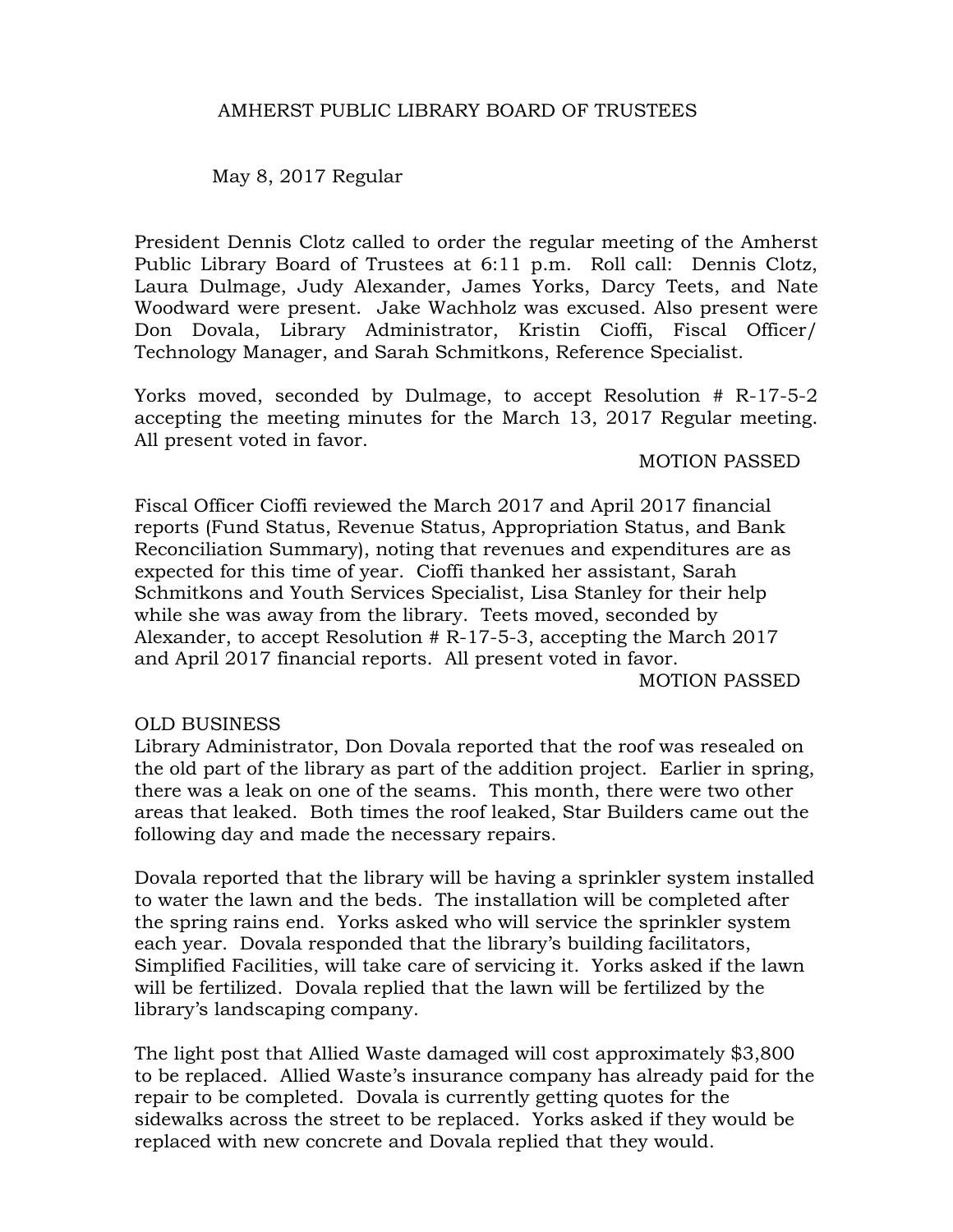May 8, 2017 Regular

## LIBRARY ADMINISTRATOR'S REPORT

Dovala reported that new Youth Services Manager, Nancy Tomek was doing a good job. She held a teen volunteer night that 20 teens attended. The volunteers did a good job helping out at the Friend's book sale. One of the volunteers will wear the Quarry Bear costume for the Memorial Day parade. Alexander commented that the volunteers were very helpful setting up the book sale and carrying books purchased out for the patrons.

Dovala noted that the annual Student Art Show was held in the DeLloyd room. He complemented Technical Services Manager, Mary Geer for her work weeding the donations and discards for the book sale. Items that did not sell were donated to Good Will. Dovala thanked Schmitkons for her assistance in Cioffi's absence. Dovala also thanked Circulation Specialist, Susan Sailer for her work maintaining the library's community bulletin boards.

Dovala reported that Sarah Schmitkons, Dorene Sweet, and Vicki Turner attended OLC's Chapter Conference in Independence. Schmitkons reported that the conference was very informative.

NEW BUSINESS-none

### GIFTS & CORRESPONDENCE

Yorks moved, seconded by Teets to accept Resolution # R-17-5-4, accepting the following gifts:

\$30.00 from Judy Alexander and William Strohm in memory of Claire Ashton

1976, 1977, & 1978 Amherstonian yearbooks from Amy Engelhardt

All present voted in favor.

MOTION PASSED

# PUBLIC COMMENTS

Teets reported on his attendance at the OLC Trustee Workshop in March. Topics covered included what is means to be on a board, legal issues, funding issues, and services available from OLC. About 40-50 people attended the workshop.

Alexander reported that she attended the Lorain County Library Administrator's Council Trustee meeting in March with Dulmage. The topic was the Fab Lab at